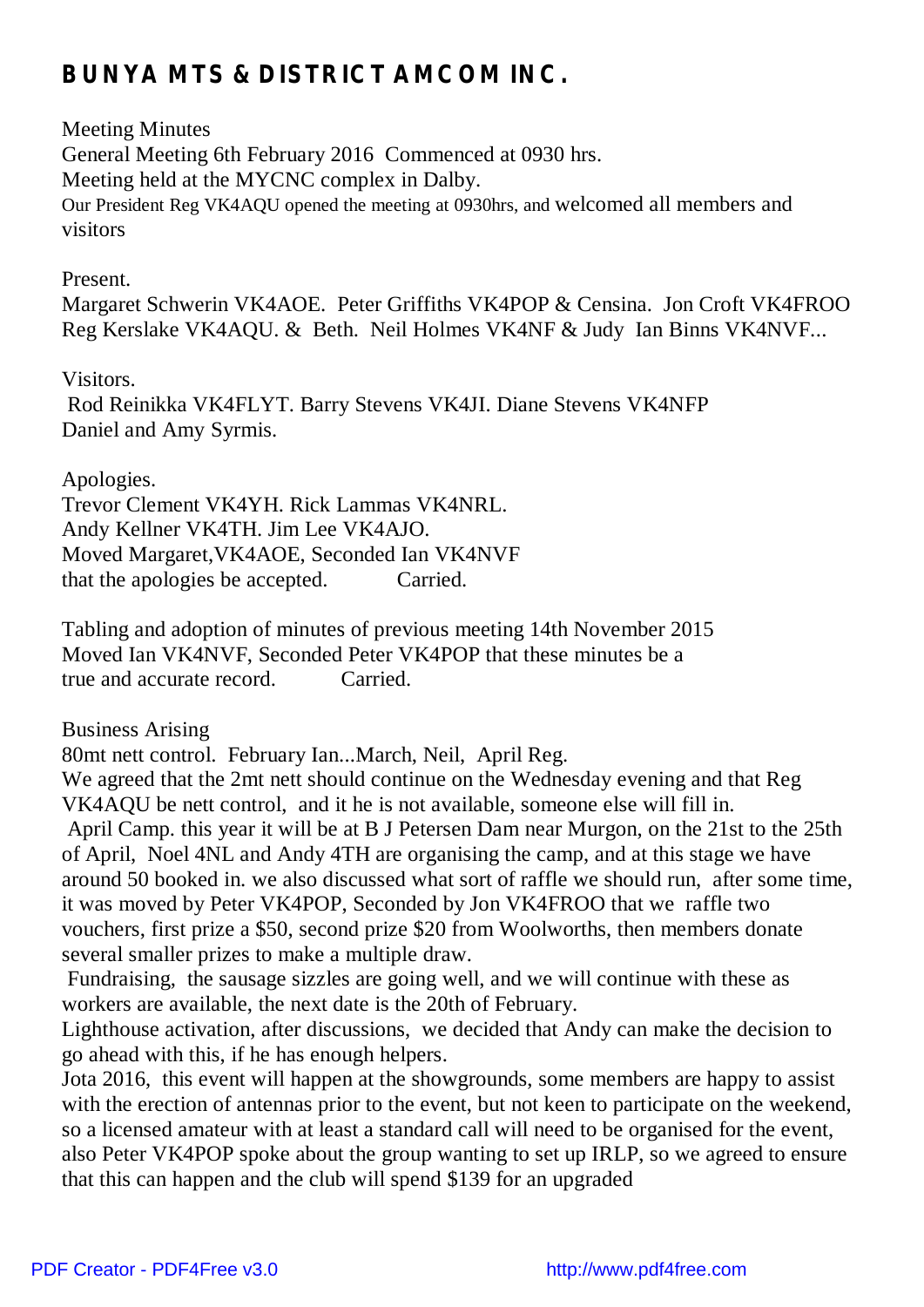Grants. Neil VK4NF reported that the returns for the grant are waiting for some more publicity, hopefully from the Sth Burnett times, then the return can be completed and sent in, hopefully later this month.

The Jandowae trail bike ride, After discussions, we agreed that we will do the communications on the weekend of the 2nd 3rd of July 2016.

Website, now running well thanks to Andy VK4TH, there will always be some updating to be done, so we all need to assist Andy in checking on info that needs to be updated, advising him on these, also if any member has info, or articles that should be posted on the site, these should also be forwarded to Andy for inclusion.

The Foundation licence course. we have about 6 candidates for the event set down for the 5th & 6th March, if anyone is free and available that weekend to assist with running and catering for the weekend, please be encouraged to join the group.

Correspondence.

the relevant correspondence was listed as per the agenda. Moved Ian VK4NVF, Seconded Peter VK4POP that the inward be accepted and the outward be adopted Carried

Business arising.

noted that the club repeater licenses receipt came, but we have to download the actual licences from the ACMA website. all other business dealt with elsewhere.

Reports.

President Reg gave a brief report, saying thanks to all who give of their time and efforts to carry out club business and activities.

Moved Reg VK4AQU, Seconded Peter VK4POP that the report be received. Carried.

Treasurer's Report Neil VK4NF tabled the report, and brought to the members attention the funds that have been raised by our sausage sizzles, and thanked all those who have been involved. Neil also suggested that as we do have some spare funds, that we look at paying for some more equipment under purchase agreements. details later. also that we spend the amount to upgrade the IRLP node.

Moved Neil VK4NF, Seconded Margaret VK4AOE that the report be received. Carried

Repeater Report

Ian VK4NVF reported that, they have come up with a couple more things to try as we battle with the interference to the 2mt repeater on Mt K, A faraday cage and a line filter, these will be tried when the weather settles and fines up.

Neil Reported on the results so far in our approach to QFRS seeking assistance with our problems, we have been asked to communicate with Mr Tony Hayes, (who is the radio tech for QFRS for this area) after some discussions, it was agreed that we should put a paper trail in place .via Emails to ensure that we are covering all bases in pursuing this. As mentioned above, the club will purchase the necessary device to get the IRLP node up and running, and then set it up on the town repeater, and set the town repeater up at Peter